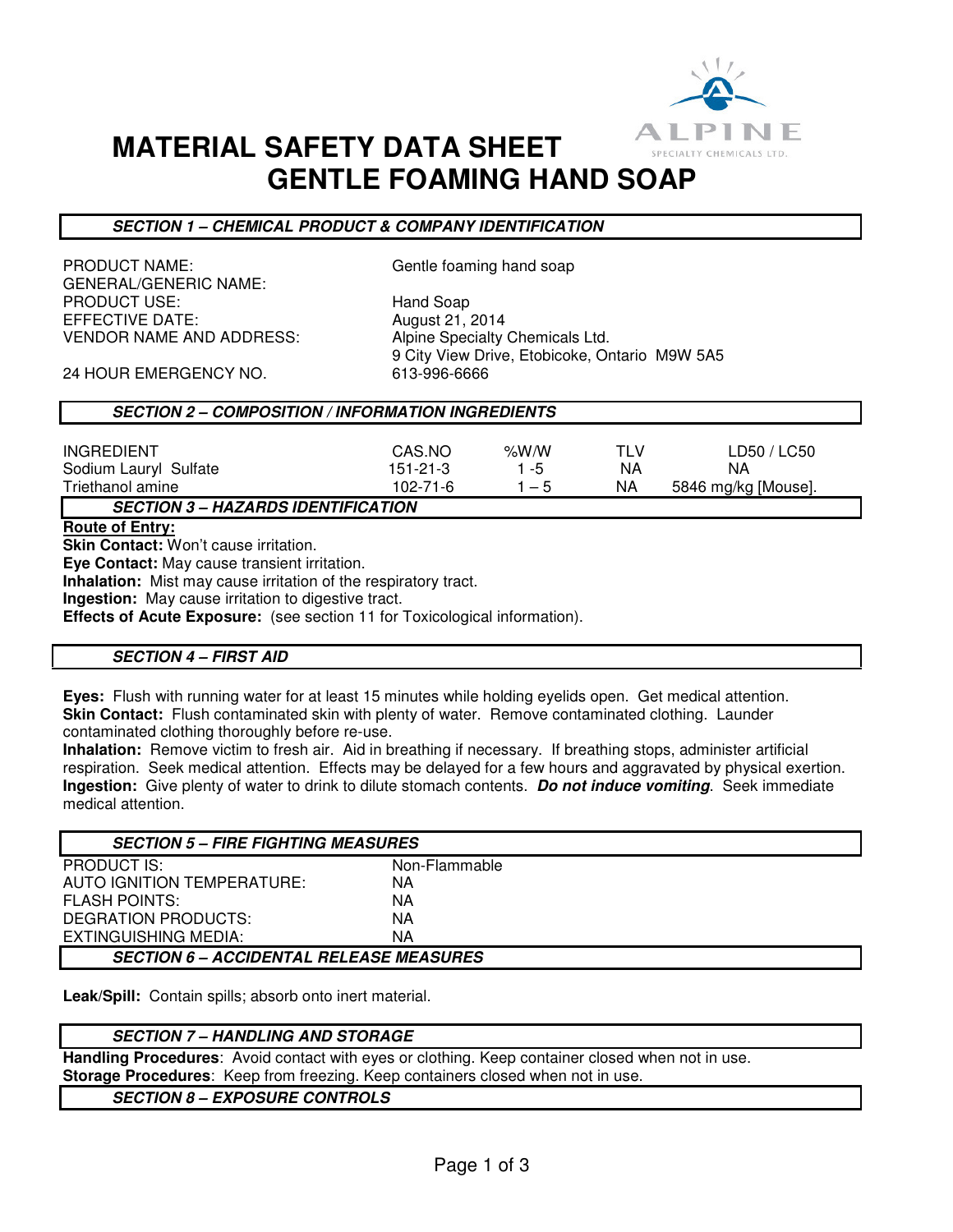# **MATERIAL SAFETY DATA SHEET GENTLE FOAMING HAND SOAP**

# **PROTECTIVE EQUIPMENT TO BE USED:**

RESPIRATORY PROTECTION: Not required. VENTILATION: General ventilation adequate.<br>
PROTECTIVE GLOVES: Not required. PROTECTIVE GLOVES: EYE PROTECTION: Not required. OTHER PROTECTIVE MEASURES: Avoid eye contact. Store at room temperature. Keep out of reach of children and pets.

## **SECTION 9 – PHYSICAL PROPERTIES**

| Liquid                                   |
|------------------------------------------|
| Clear liquid.                            |
| ND.                                      |
| $1.01 - 1.03$ (water=1)                  |
| NA                                       |
| NA.                                      |
| 7.0                                      |
| ND.                                      |
| 100°C (212°F)                            |
| Easily soluble in cold water, hot water. |
| $0^{\circ}$ C                            |
|                                          |

# **SECTION 10 – STABILITY AND REACTIVITY**

STABILITY: Stable INCOMPATIBILITY:<br>HAZARDOUS DECOMPOSITION PRODUCTS: Oxides of carbon and sulfur. HAZARDOUS DECOMPOSITION PRODUCTS:

REACTIVITY: No specific information is available in our database regarding the reactivity of this material in presence of various other materials.

### **SECTION 11 – TOXICOLOGICAL INFORMATION**

| <b>ROUTE OF ENTRY:</b>  | Ingestion. Skin contact. Eye contact. Inhalation.     |
|-------------------------|-------------------------------------------------------|
| TOXICITY FOR ANIMALS:   | Not Available                                         |
| ACUTE EFFECTS:          | May cause eye irritation.                             |
| CHRONIC EFFECTS:        | Prolonged exposure may cause skin and eye irritation. |
| CARCINOGENIC EFFECTS:   | Not Available                                         |
| MUTAGENIC EFFECTS:      | Not Available                                         |
| TERATOGENIC EFECTS:     | Not Available                                         |
| DEVELOPMENTAL TOXICITY: | Not Available                                         |
|                         |                                                       |

### **SECTION 12 – ECOLOGICAL CONSIDERATION**

No permanent effects on ecosystems.

### **SECTION 13 – DISPOSAL CONSIDERATIONS**

**Waste Disposal:** In accordance with federal, provincial or local government requirements.

### **SECTION 14 – TRANSPORT INFORMATION**

**TDG Classification:** Not Regulated

**SECTION 15 – REGULATORY INFORMATION**